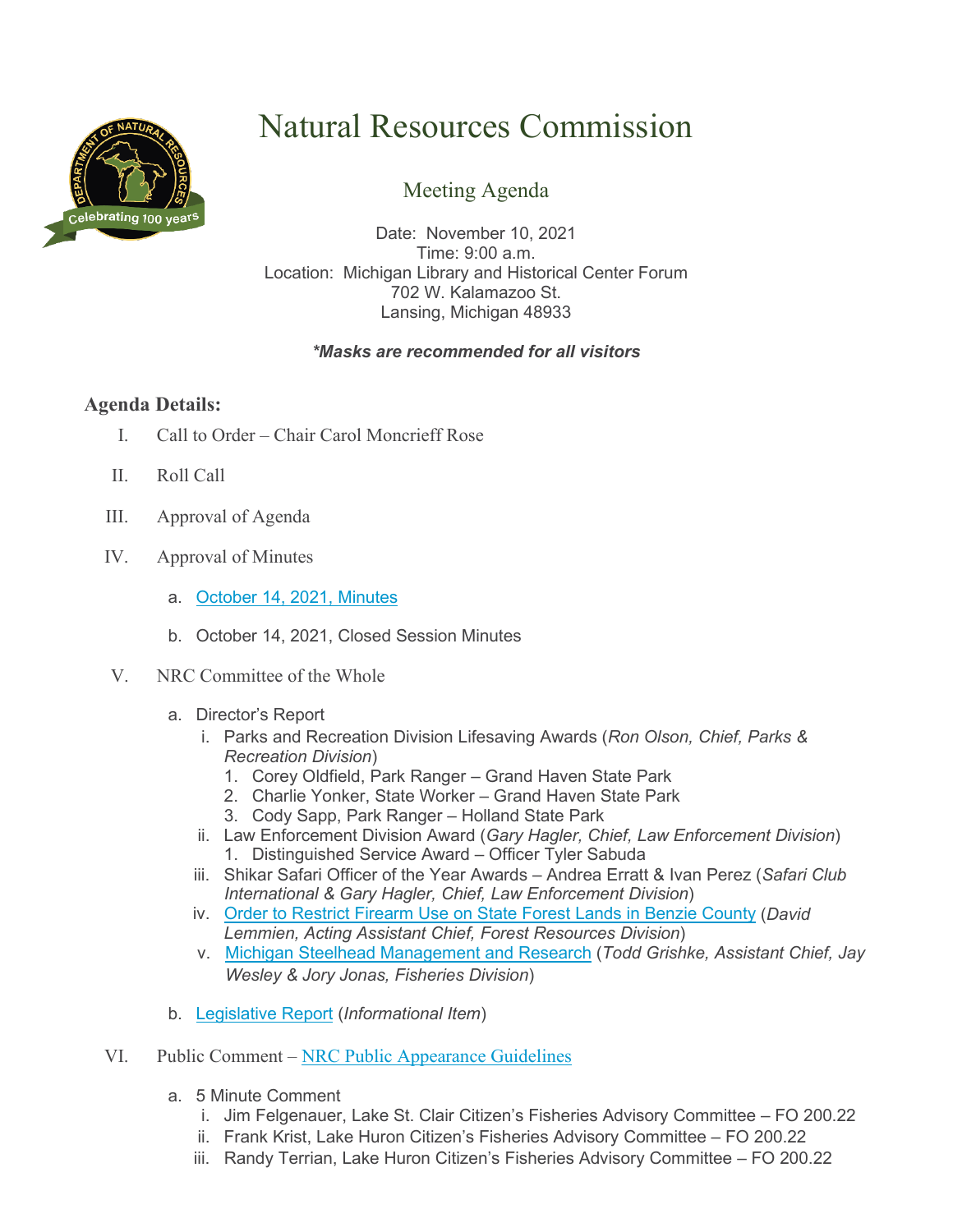Natural Resources Commission November 10, 2021 Page 2

- iv. Ian Fitzgerald, Michigan United Conservation Clubs FO 200.22
- v. Steve Mondrella FO 200.22
- vi. Brian Pitser, The Northern Angler Fly Shop FO 200.22
- vii. Dave Peterson, Fly Fishers International, Great Lakes Council FO 200.22
- viii. Ray Schmidt FO 200.22
- ix. Jim Bos, President, Pere Marquette Watershed Council FO 200.22
- b. 3 Minute Comment
	- i. Mark Jones Sandhill Cranes
	- ii. Mary Rosseel-Jones Sandhill Cranes
- VII. New Business
	- a. Director's Orders
		- i. [Land Use Order of](http://www.michigan.gov/documents/dnr/Signed_LUOD7of2021_739836_7.pdf) the Director 7 of 2021 **Order to Restrict Firearm Use [on State Forest Lands in Benzie County](http://www.michigan.gov/documents/dnr/Signed_LUOD7of2021_739836_7.pdf)**
	- b. Land Transactions
		- i. [Sale of Surplus DNR-Managed Land](http://www.michigan.gov/documents/dnr/Signed_20210027_739838_7.pdf)  [Forest Resources Division,](http://www.michigan.gov/documents/dnr/Signed_20210027_739838_7.pdf) Roscommon County [Land Transaction Case #20210027](http://www.michigan.gov/documents/dnr/Signed_20210027_739838_7.pdf)
		- ii. [Sale of Surplus DNR-Managed Land](http://www.michigan.gov/documents/dnr/Signed_20210071_739841_7.pdf)  [Forest Resources Division, Baraga County](http://www.michigan.gov/documents/dnr/Signed_20210071_739841_7.pdf) [Land Transaction Case #20210071](http://www.michigan.gov/documents/dnr/Signed_20210071_739841_7.pdf)
		- iii. [Sale of Surplus DNR-Managed Land](http://www.michigan.gov/documents/dnr/Signed_20210095_739844_7.pdf)  [Forest Resources Division, Arenac County](http://www.michigan.gov/documents/dnr/Signed_20210095_739844_7.pdf) [Land Transaction Case #20210095](http://www.michigan.gov/documents/dnr/Signed_20210095_739844_7.pdf)
		- iv. [Sale of Surplus DNR-Managed Land](http://www.michigan.gov/documents/dnr/Signed_20210131_739846_7.pdf)  [Forest Resources Division, Cheboygan County](http://www.michigan.gov/documents/dnr/Signed_20210131_739846_7.pdf) [Land Transaction Case #20210131](http://www.michigan.gov/documents/dnr/Signed_20210131_739846_7.pdf)
		- v. [Exchange of State Forest Land](http://www.michigan.gov/documents/dnr/Signed_20170204_739853_7.pdf) [Forest Resources Division, Jackson County](http://www.michigan.gov/documents/dnr/Signed_20170204_739853_7.pdf)  [The Palmer Exchange](http://www.michigan.gov/documents/dnr/Signed_20170204_739853_7.pdf) [Land Transaction Case #20170204](http://www.michigan.gov/documents/dnr/Signed_20170204_739853_7.pdf)
		- vi. [Acquisition of State Parks and Recreation Land](http://www.michigan.gov/documents/dnr/Signed_20210046_739860_7.pdf) [Parks and Recreation Division, Mason County](http://www.michigan.gov/documents/dnr/Signed_20210046_739860_7.pdf)  [The Mortensen Trust Tract](http://www.michigan.gov/documents/dnr/Signed_20210046_739860_7.pdf) [Land Transaction Case #20210046](http://www.michigan.gov/documents/dnr/Signed_20210046_739860_7.pdf)
		- vii. [Acquisition of State Parks and Recreation Land](http://www.michigan.gov/documents/dnr/Signed_20210125_739867_7.pdf) [Parks and Recreation Division, Cheboygan County](http://www.michigan.gov/documents/dnr/Signed_20210125_739867_7.pdf) [The City of Cheboygan Tract](http://www.michigan.gov/documents/dnr/Signed_20210125_739867_7.pdf) [Land Transaction Case #20210125](http://www.michigan.gov/documents/dnr/Signed_20210125_739867_7.pdf)
		- viii. [Acquisition of State Parks and Recreation Land](http://www.michigan.gov/documents/dnr/Signed_20210168_739868_7.pdf) [Parks and Recreation Division, Lake County](http://www.michigan.gov/documents/dnr/Signed_20210168_739868_7.pdf)  [The Gross Trust Tract](http://www.michigan.gov/documents/dnr/Signed_20210168_739868_7.pdf) [Land Transaction Case #20210168](http://www.michigan.gov/documents/dnr/Signed_20210168_739868_7.pdf)
		- ix. [Acquisition of State Forest Land](http://www.michigan.gov/documents/dnr/Signed_20210171_739869_7.pdf) [Forest Resources Division, Chippewa County](http://www.michigan.gov/documents/dnr/Signed_20210171_739869_7.pdf)